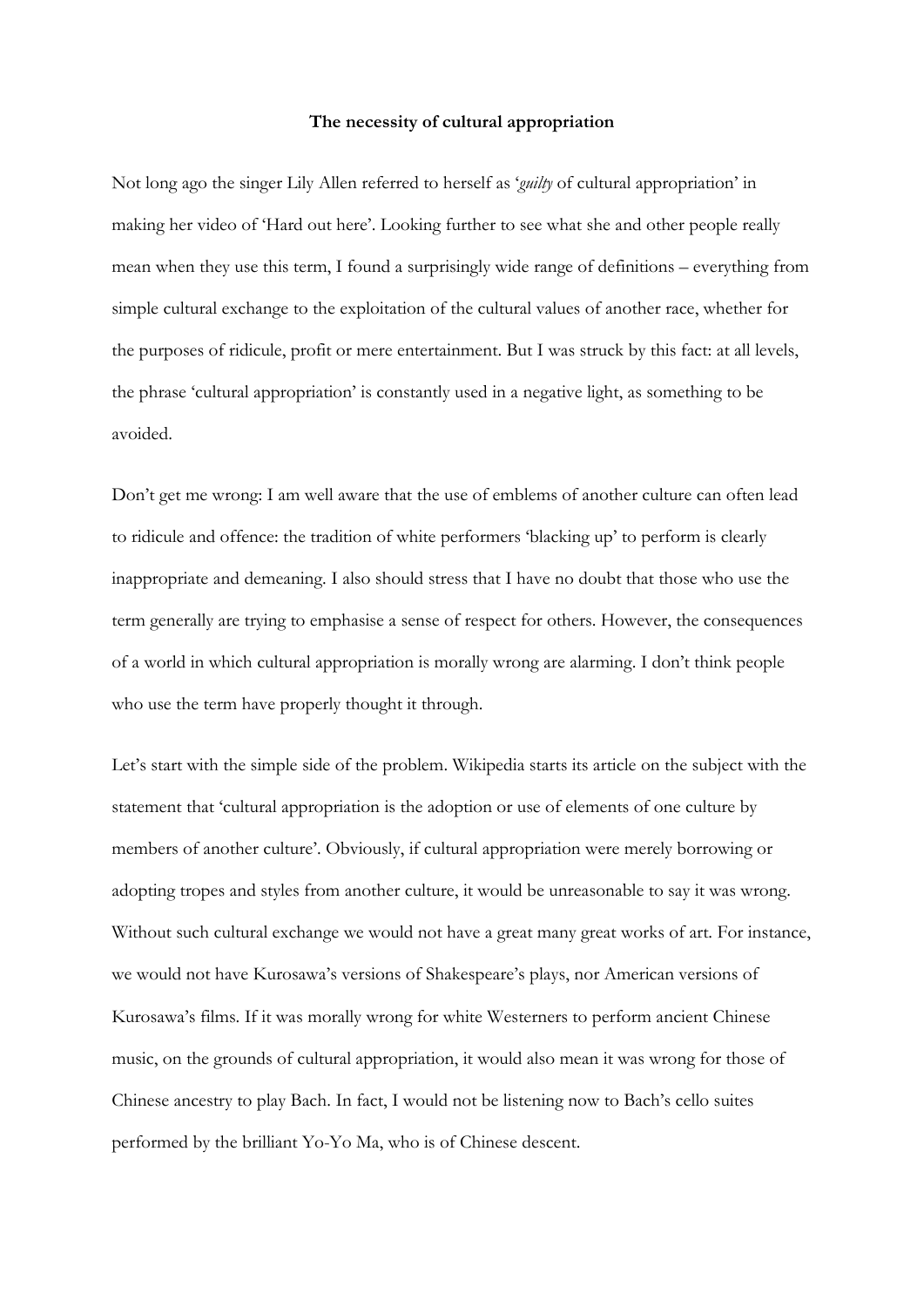Such cultural borrowings by members of one group from another are not an issue. The problem lies rather in the connotations of certain forms of cultural borrowings because of the political messages they contain. A website called 'Everyday Feminism'

(http://everydayfeminism.com/2015/06/cultural-appropriation-wrong/) puts it in these words: 'A deeper understanding of cultural appropriation also refers to a particular **power dynamic in which members of a dominant culture take elements from a culture of people who have been systematically oppressed by that dominant group.**" [*The bold characters and italics are the website's, not mine.*]

Such a definition might go some way to explaining why Lily Allen felt that she needed to apologise for borrowing elements of black culture in her music video, if she felt that she was representative of a dominant and oppressive group. But you don't need to think about it for very long to start to feel uneasy about the moral rectitude of this interpretation. For a start, members of an aggrieved party have to feel that they have been the victims of injustice (the domination of another group) *before* there can be a suspicion of 'cultural appropriation'. They aren't independent judges. Nor are their sympathisers. At the same time, the offenders need to recognise that they are a dominant group and that they have acted oppressively. These things are not cut and dried. There is likely to be a very large grey area in which there is a perception of wrongdoing but no actual crime.

These are just problems in applying the concept, however, they don't come close to the insidiousness that quietly lurks within the concept itself.

Consider the piece of music that I mentioned above, Yo-Yo Ma's performance of Bach's cello suites. Something about Bach's music breaks down the cultural divide between East and West. If music can help us to cross cultural frontiers, then playing the music of other cultures must be considered among the most beneficial creative acts imaginable. The same goes for Shakespeare's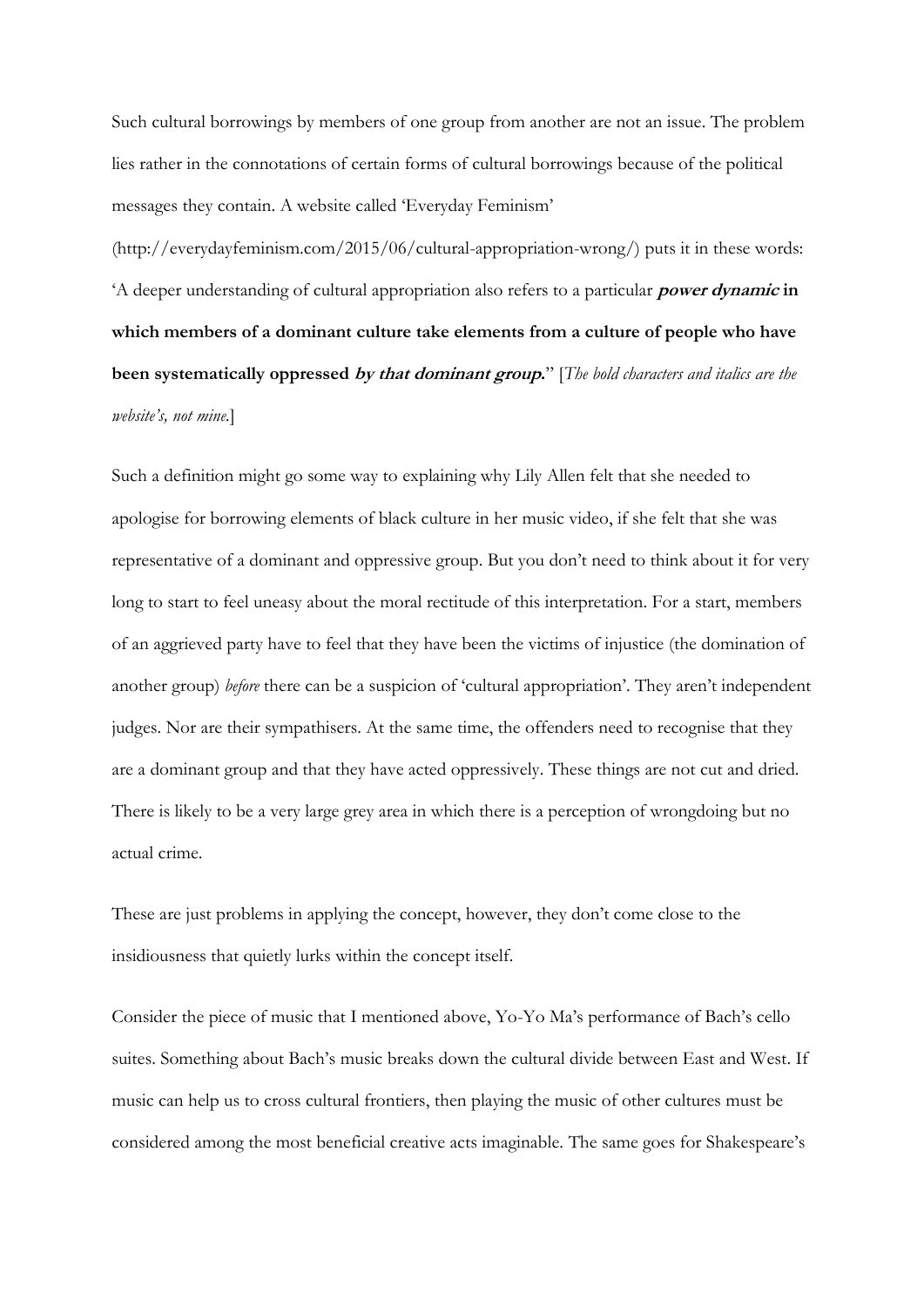plays. I don't care if the actors are from the Sahara or Siberia: like Bach's music, Shakespeare's plays are a gift to the whole world, not just to those of European descent.

Now, if the works of Bach and Shakespeare may be considered a gift to the world, then why should anything produced by a cultural minority not be regarded as potentially in the same terms? Why should only artistic creators working in the mainstream Western tradition be appropriated by other cultures and everything else have to remain isolated on the periphery? Why, let's say, could not a black trumpet player change music history as much as Bach? Why cannot a Japanese filmmaker change the ways in which films are constructed? Except that when the black trumpet player and the Japanese filmmaker are Louis Armstrong and Akira Kurosawa, it is not seen as 'cultural appropriation' but of 'having influence'.

Here the truth is out: if only a few people do it, it's called 'cultural appropriation' but if everyone does it, it's called 'having influence'. Thus to use the term 'cultural appropriation' is actually to belittle the ethnic original. It implies that that piece is unlikely to have a significant impact on the Western cultural mainstream.

This is just the beginning of the intolerance that lies within the idea that cultural appropriation is always wrong.

When an element of minority culture is taken up by the mainstream, it takes on a force of its own and enriches everyone. For example, the blues is a form of music that came out of the southern states of America in the early twentieth century. It was developed by black people, exslaves and the descendants of slaves, many of whom had worked on cotton farms. To say that no one should sing the blues unless they are black and American is absurd. It would be like saying you have to be a cotton-picker and a slave descendant to do so: the cultural context for the music has moved on. What's more, to say that we still should not 'appropriate' the music of black cotton pickers would be to say that Rock and Roll should be condemned as an act of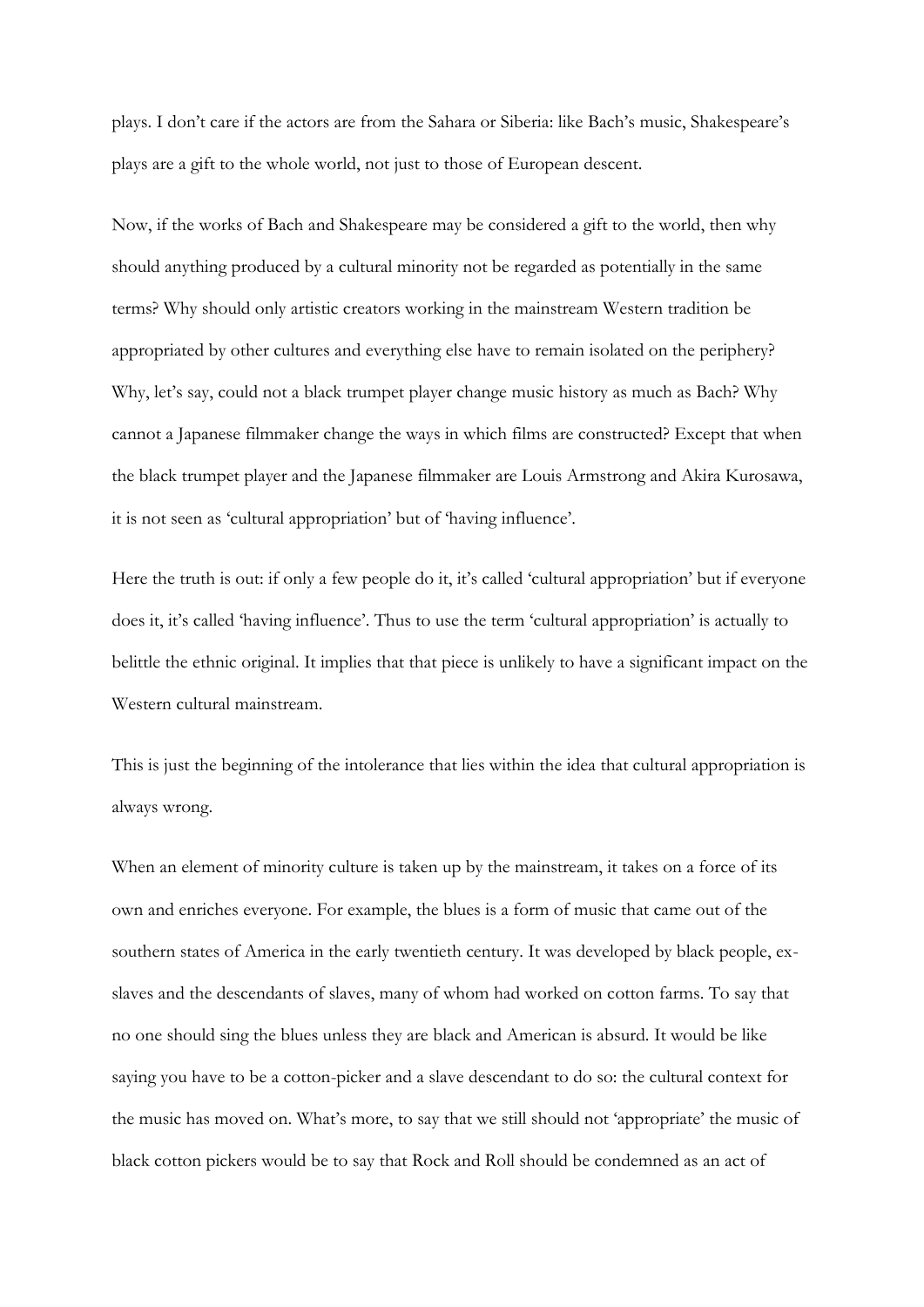'cultural appropriation'. No, rock and roll – and the freedom of youth expression connected with it – should all be *celebrated*. Cultural appropriation in that case has enriched us all – black and white – and has helped break down some of the barriers which the original ex-slaves had to found raised against them.

If something is morally wrong and the wrongdoing is directed exclusively at your own minority ethnic or cultural group, it is morally incumbent on you to object. Therefore to say 'cultural appropriation' is always wrong is to suggest that the victims of that appropriation are morally obliged to object to it. It follows that they are lacking integrity if they do not. If you are a native American and you do *not* object to people dressing up in feather headdresses, it might appear to some that you are not properly part of your cultural group (through no wrongdoing of your own). Thus to say that cultural appropriation is always wrong is tantamount to the cultural straitjacketing of minorities – in that it raises the expectation that they will defend their own culture and not adopt that of the mainstream. No such expectation is raised against members of the 'dominant group', who are free to be disloyal or loyal to their ethnic group as they see fit. The extreme cultural rigidity of such a world is alarming, and it does not empower members of the minority group even if it attempts to show respect for them.

You can carry on like this. The uses of kayaks and wigwams by people that oppressed Eskimos and native Americans fit the description of cultural appropriation. The administration of the wealthy Olympic Games is surely a cultural one-in-the-eye for the impoverished Greeks, who invented them. The Roman Empire was guilty of perhaps the greatest act of 'cultural appropriation' of all time when it took the core beliefs of a minority Middle Eastern cult after centuries of repressing its members. However, no one would argue that Christianity did not benefit hugely from the Romans appropriating their faith and form of worship. Anyone who has studied medieval Europe will be aware that for a thousand years the Roman Catholic Church was the only international force trying to maintain peace between kings and lords, and to promote